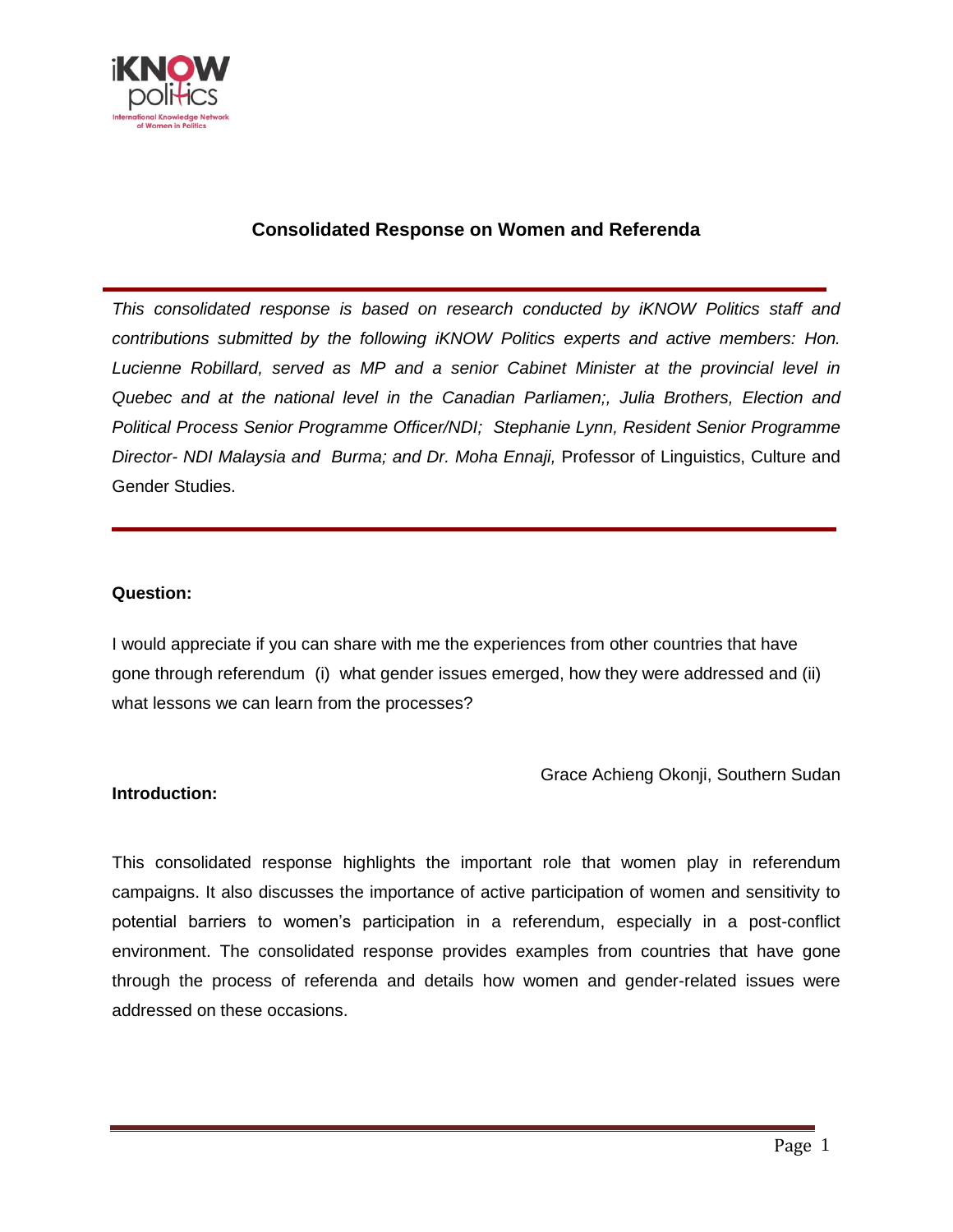

# **Referendum – Definition and Context**

A Referendum is defined as a general vote in which a particular proposal is either accepted or rejected by an entire electorate. Julia Brothers, Elections and Political Process Senior Programme Officer at the National Democratic Institute for International Affairs (NDI), underlines that referenda can create special opportunities and challenges for the population of a country, especially for women. Ms. Brothers clarifies that referenda are unlike regular elections, where voters select their choices among multiple candidates:

"*Referenda allow voters to make a choice on a direct legislative issue, such as national independence or the adoption or amendment of a constitution or other law. This often involves summarizing a very complex issue down to a simple "yes/no" question."* (Brothers, J. Expert Opinion. 2010)

It is not uncommon to see referenda carried out in crisis situations, where women play an essential role in pushing the process forward. Stephanie Lynn, NDI Senior Programme Director in Malaysia and Burma, draws attention to referenda in conflict or immediate post-conflict situations where women are often particularly motivated to end violence. Also, men may be in hiding, deceased or jailed, leaving them out of the political process on election day. (Lynn, S. Expert Opinion. 2010)

An example is taken from the Kenyan Constitutional drafting which is currently taking place on the role of women in referenda in preventing conflict. Ms. Brothers says in this respect:

*"Kenya is currently involved in deep public debate drafting a new constitution to be adopted by referendum. One proposed change would introduce the requirement that political parties nominate women representatives to regional assemblies. Women parliamentarians are joining the debate on this particular change. Some women who oppose the move see it, not as a positive step for increased female representation, but as an opportunity for favouritism on an ethnic or regional level. UN resolution 1325 on Women, Peace and security (2000) recognized the fundamental role of women in the areas of peace security and development. This role has been especially concretized in*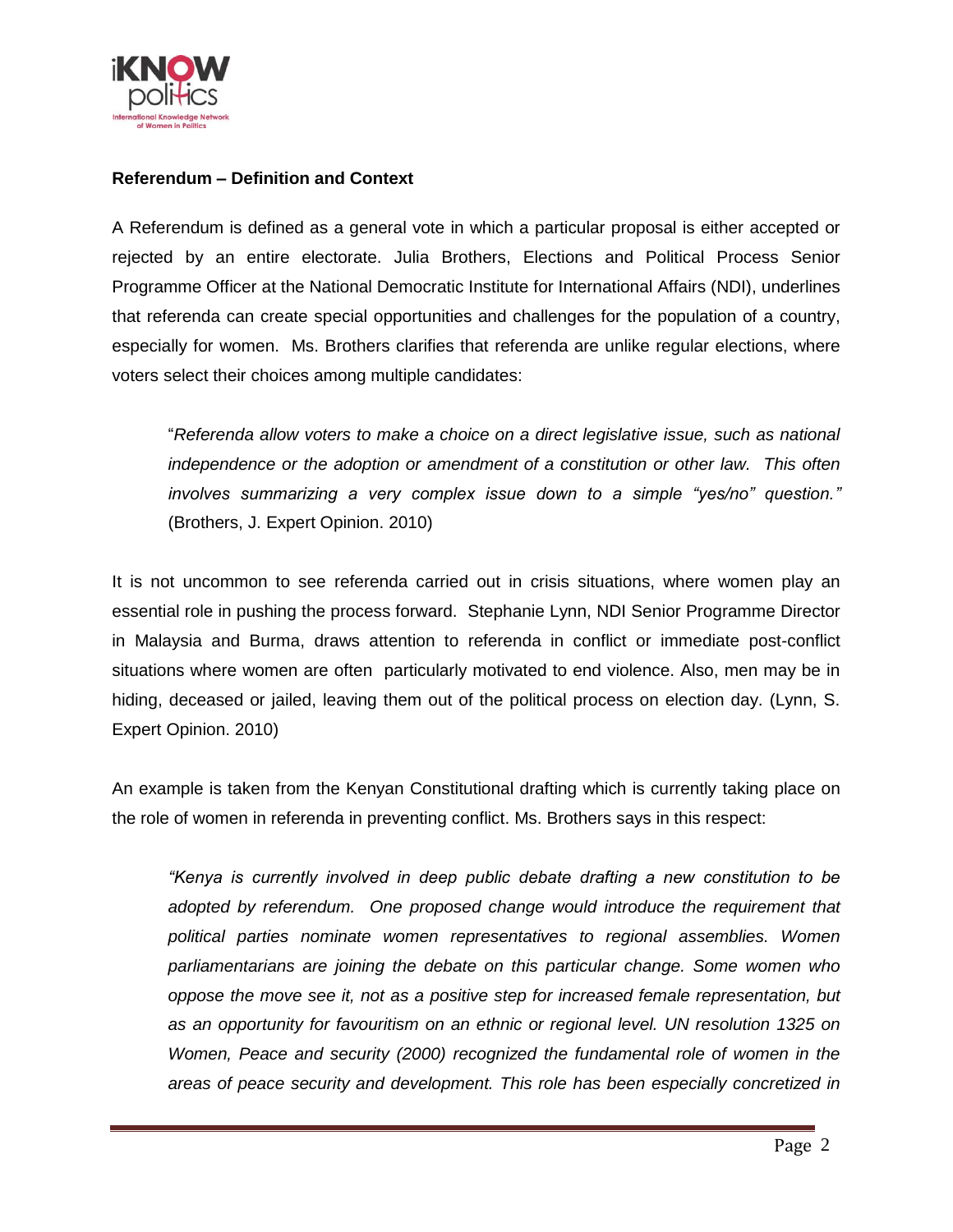

*the UN peace keeping missions where women civilian and uniformed personnel are playing an important role in preventing conflict, promoting peace and assisting in postconflict reconstruction within UN peacekeeping operations."* 

In addition to this, Dr. Moha Ennaji, Professor of Linguistics, Culture and Gender Studies, gives an example of a women's initiative for peace in South Asia (Cambodia and Viet Nam) which has been coming together spontaneously for women and men in the cause of peace and nonviolence. (Ennaji, M. Expert Opinion. 2010)

## **Women and Referenda**

As explained by Ms. Brothers, Referenda often involve specialized issues so important that the population is asked to decide on them directly. These issues usually relate to fundamental rights of citizens or the larger fate of a nation — issues that will inevitably have an impact on women. For this reason, it is important that women are represented in the process of deciding on the content of the referendum. (Brothers, J. Expert Opinion. 2010)

Also it is very important for female elected officials, community leaders and civil society groups to take part in the process of referenda to make sure that the whole community is represented, especially if the vote will be held on a new constitution or an amendment to a constitution which may include or omit important clauses affecting women:

*"Whether the referendum is developed through elected officials or submitted by civil society, women elected officials, women leaders and women interest groups should have a seat at the table. This can ensure that women will have more input in the issue at hand and will better understand how the issue may impact women".* (Brothers, J. Expert Opinion. 2010)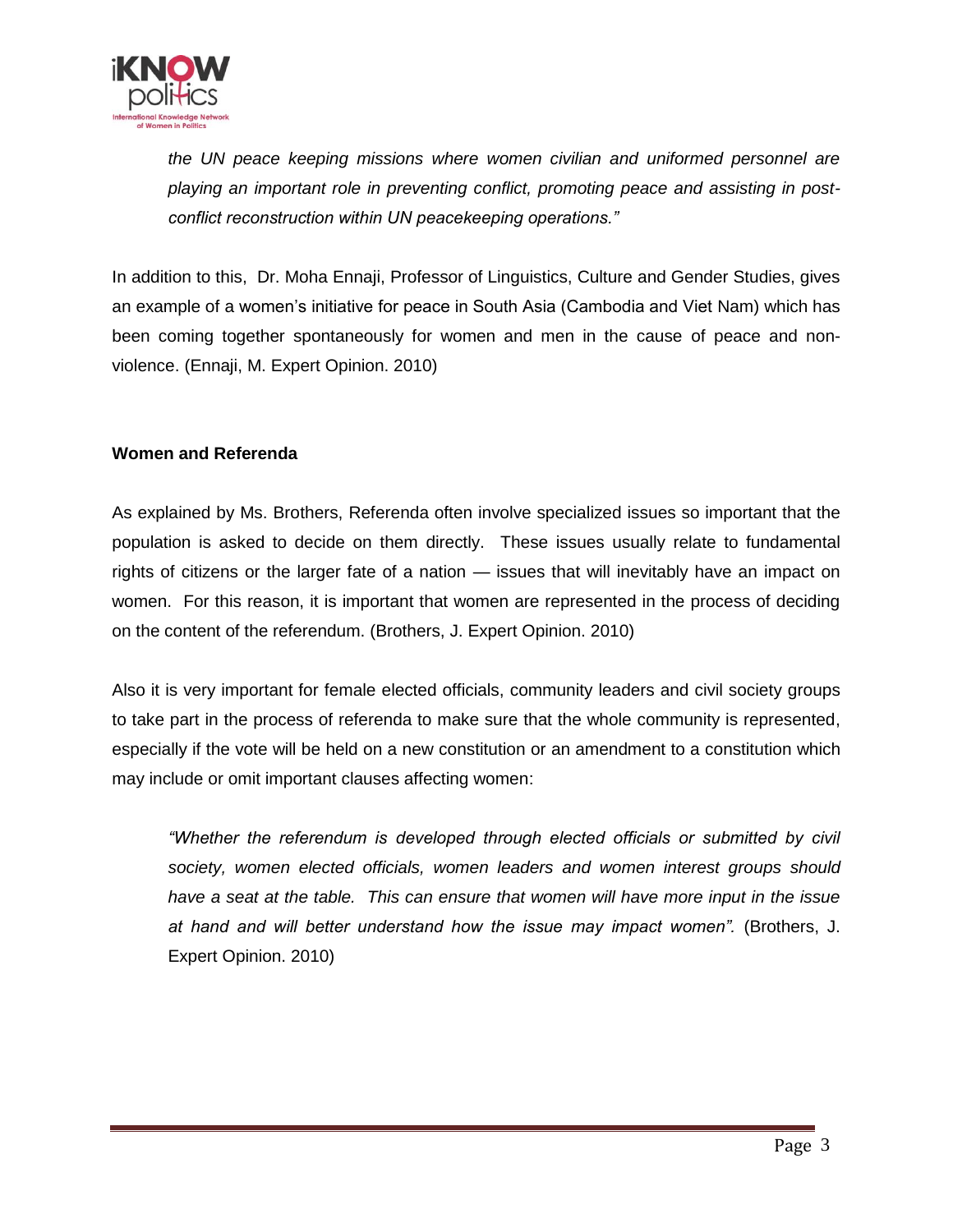

### **Gender Issues during a Referendum:**

#### *1. Voter Education*

Women can face many obstacles to participation during a referendum campaign, especially in developing countries. In some countries women and girls are more disadvantaged than men and boys in receiving education. This has an immediate impact on lower literacy rates among women and creates barriers for their effective participation in politics and public life. (Consolidated Response: Working with Women Candidates and Women Voters During Elections. 2009. p.2)

Ms. Brothers highlights that voter education is essential to a fair and credible referendum process. For instance, voters do not always have the information to make informed decisions about the issue at stake, and instead may make decisions based on partial knowledge or misinformation. Hence, voter education becomes even more important when a population does not have much experience with elections, or when the population has a high rate of illiteracy or poor infrastructure for information sharing. Because women are often disproportionately affected by illiteracy and may be less exposed to public information, special efforts should be made to educate women voters on the subject of a referendum and its impact on women. (Brothers, J. Expert Opinion. 2010)

Ms. Brothers especially emphasizes the importance of educating voters when it comes to a constitutional referendum, where mainstream issues of interest to the general population, such as the electoral system, may overshadow issues that directly affect women. Also, all laws or constitutional clauses, whether they seem to directly relate to women or not, should be reviewed by a gender specialist to analyze their potential impact on women. Voter education efforts may be tailored to inform women about the specific aspects of the constitution that will affect women directly or indirectly. Women's organizations can serve as sources of impartial, specialized information for women around the country. (Brothers, J. Expert Opinion. 2010)

As an example, Ms. Brothers talks about the Kenyan Constitutional Referendum which took place in 2005.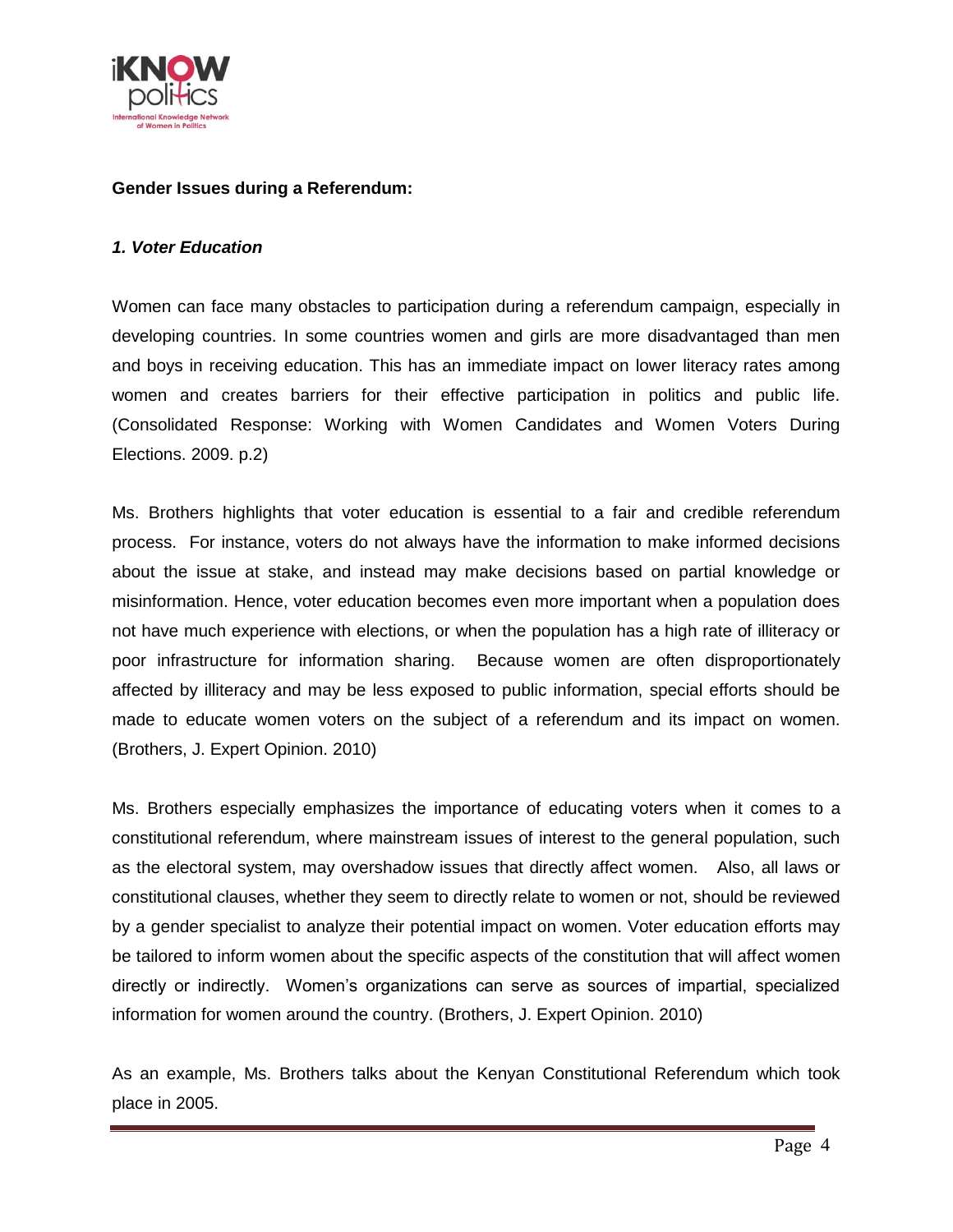

"*The 2005 referendum faced a dearth of impartial voter education efforts as many major civil society organizations were actively campaigning for or against the new constitution. Illiteracy, especially among women, remained a persistent challenge among the voting population—so much so that symbols, a banana for "yes" and an orange for "no", were used on the ballot. During the run-up to the referendum, many women's organizations, including the United Nations Development Fund for Women, took up voter education efforts, using public forums to educate female voters. These meetings gave women opportunities to debate details of the proposed constitution and express their opinion in safe environments."* (Brothers, J. Expert Opinion. 2010)

## *2. Engaging women in Referendum Campaign Processes*

Lucienne Robillard, a former Canadian MP, Cabinet Minister and member of the Quebec provincial assembly, who was a key organizer of the "no" campaign during the 1995 Quebec independence referendum, remarks that it is very important to include women in referendum campaign processes. She suggests that this can be achieved through having women as spokespersons, engaging women's associations and community groups, organizing gatherings specifically for women, and encouraging women to think about the future of their countries for themselves and their children. (Robillard, L. Expert Opinion. 2010)

Stephanie Lynn emphasizes that there should be campaigns that clearly address what women could gain from a referendum, as this would help increase their participation. Lynn, S. Expert Opinion. 2010)

Julia Brothers confirms that, as in any election, campaigning for a referendum can involve lively debate between supporters from both sides of the issue. Political competition in a referendum may not fall along traditional partisan lines and may, in fact, unveil new opportunities for participation of women that fall outside of the party structure:

"*Civil society organizations and new political leaders often play an enhanced role in referenda alongside parties and party elite. Women can and should play an active role*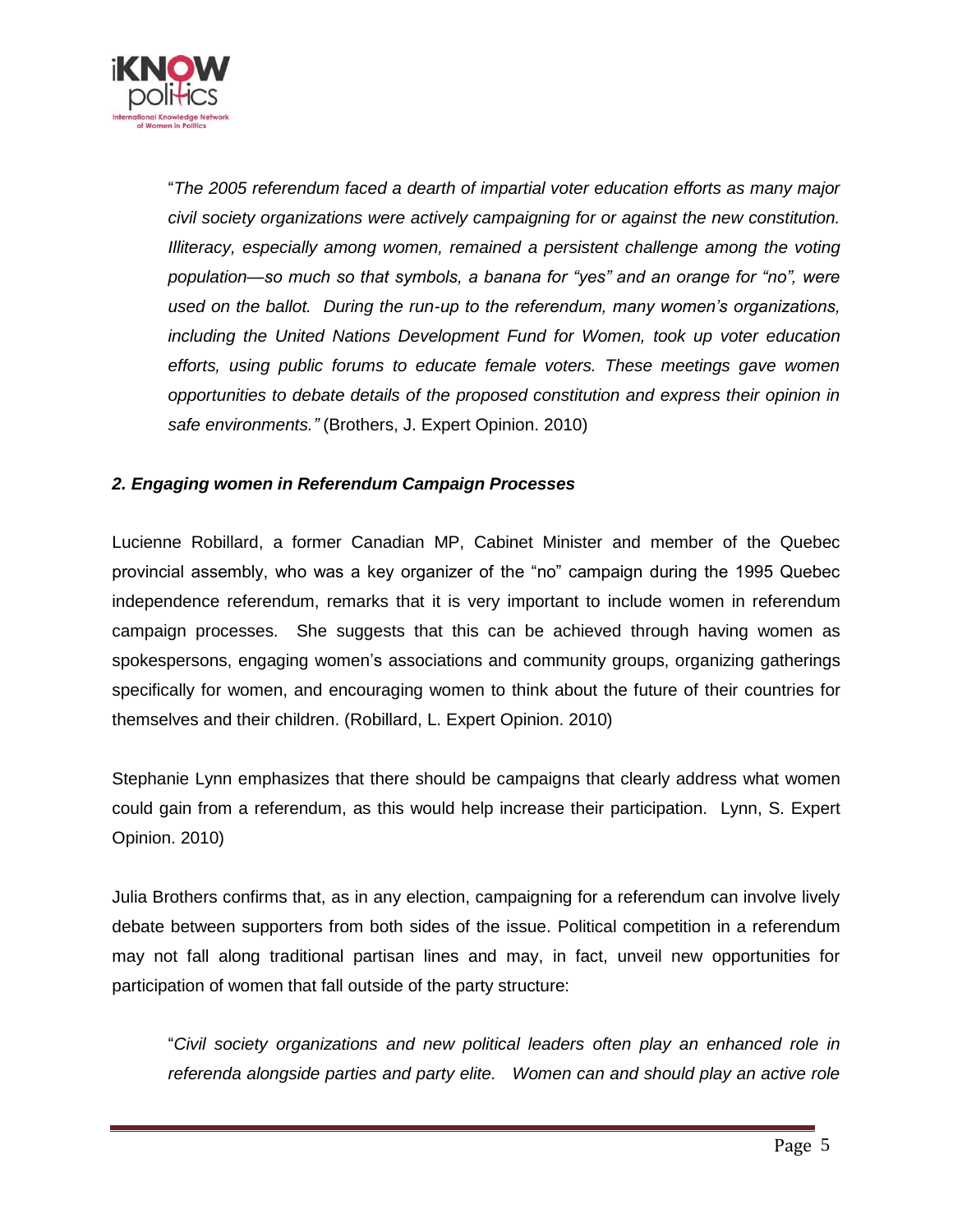

*in the debate and campaign surrounding the election."* (Brothers, J. Expert Opinion. 2010)

Ms. Brothers gives as an example the Montenegro Referendum for Independence in 2006:

*"Although women did not play prominent leadership roles, women were fully integrated into the campaign efforts on both sides of Montenegro's referendum on independence. Women participated in extensive door-to-door canvassing and engaged in other forms of campaigning to build support for their respective positions."* (Brothers, J. Expert Opinion. 2010)

# *3. The Phrasing of the Referendum Question*

Ms. Brothers explains that because most citizens will not be in a position to review the full documentation behind the referendum, the framing of the issue — and especially the question posed to voters on the ballot — is of particular importance. Referenda often ask citizens to vote on a single question, or a series of questions, that represent a complex issue or set of laws:

*"Therefore, it is essential that the referendum question contain clear and concise*  language that is impartial and easily understood by citizens. Just as in the development *of the referendum issue, framing of the issue and the drafting of the question should involve input from various groups, including women. Diverse input from elected officials*  and civil society organizations can help ensure that the question is phrased in a neutral *way that does not misrepresent the issue at hand*". (Brothers, J. Expert Opinion. 2010)

### *4. Timing of Polls and -impact on Voter Turnout*

Ms. Brothers highlights that when a referendum is held, it may be combined with another poll (e.g., an ordinary general election), or held separately. Holding a referendum alongside a regularly scheduled poll may help increase turnout by minimizing the burden on voters. This can be especially important to women, who may find it difficult to leave responsibilities at home or at the workplace to vote on more than one occasion. On the other hand, if the subject of a referendum is particularly important and deserving of focused attention by the electorate and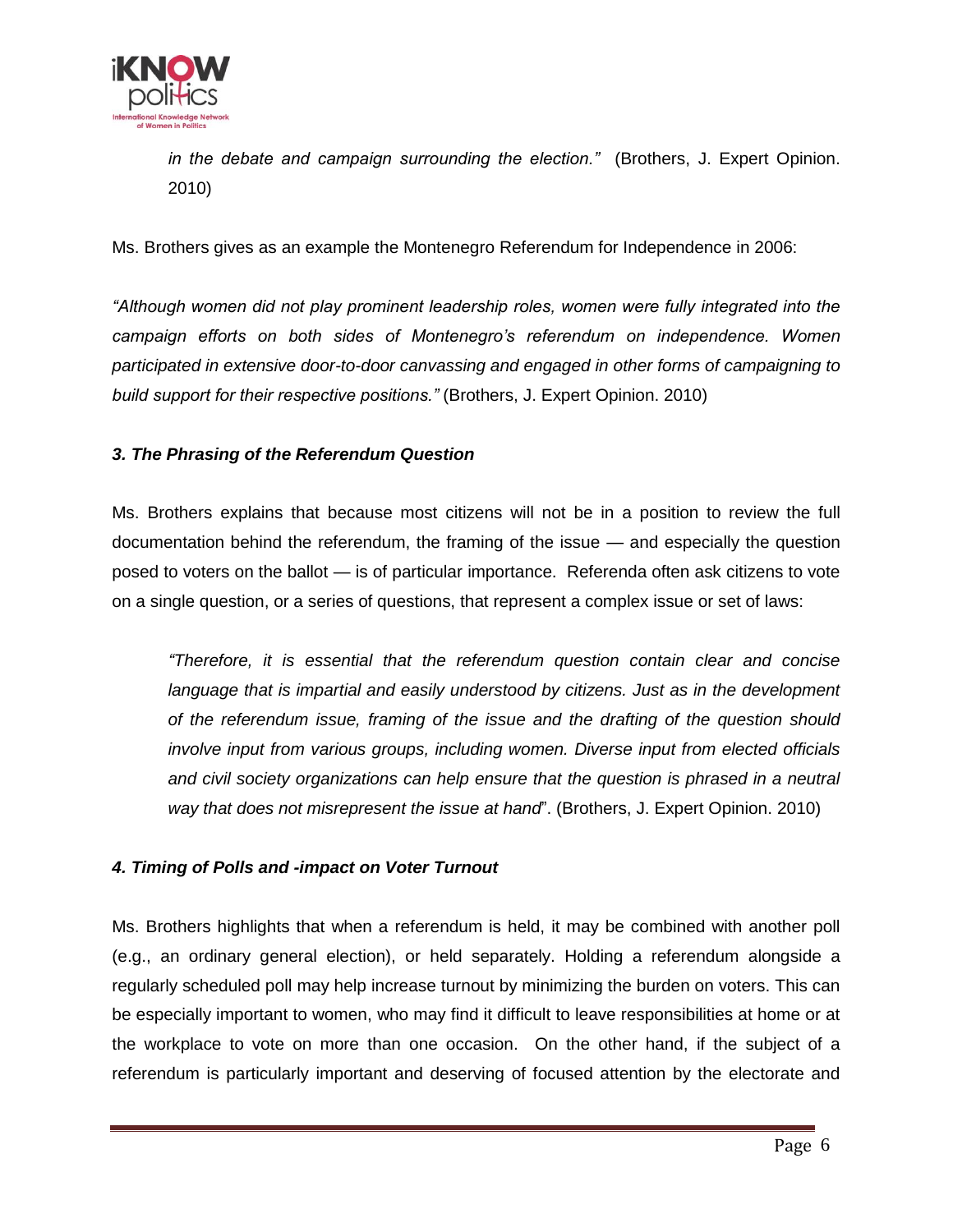

political leaders, it may be important to hold the poll separately. (Brothers, J. Expert Opinion. 2010)

## *5. Observing Referenda*

Just as in any electoral or political process, Ms. Brothers mentions that domestic monitoring organizations should observe the referendum, monitoring the development and phrasing of the issue, the campaign—including the potential abuse of state resources, polling procedures and the implementation of the referendum issue. Women can play an important role as observers, paying particular attention to the inclusion of women in the drafting process, voter outreach and education for women and women's experience voting—all of which have an important impact on the overall process. . (Brothers, J. Expert Opinion. 2010)

## **Conclusion**

Women's role and active participation in national referenda is important to ensure that women's concerns and interests have their bearing on fundamental issues related to the organization of the state (constitutions, independence, etc). Experts recommend that those engaged in referendum campaigns should involve women through voter education and outreach, and through engaging women's civil society organizations. They also recommend that referendum questions are clearly framed, and that the timing of a referendum consider particular issues faced by women (security, mobility, household responsibilities, etc)... Additionally, it is very important to include women in the management of referendum polling stations and processes.